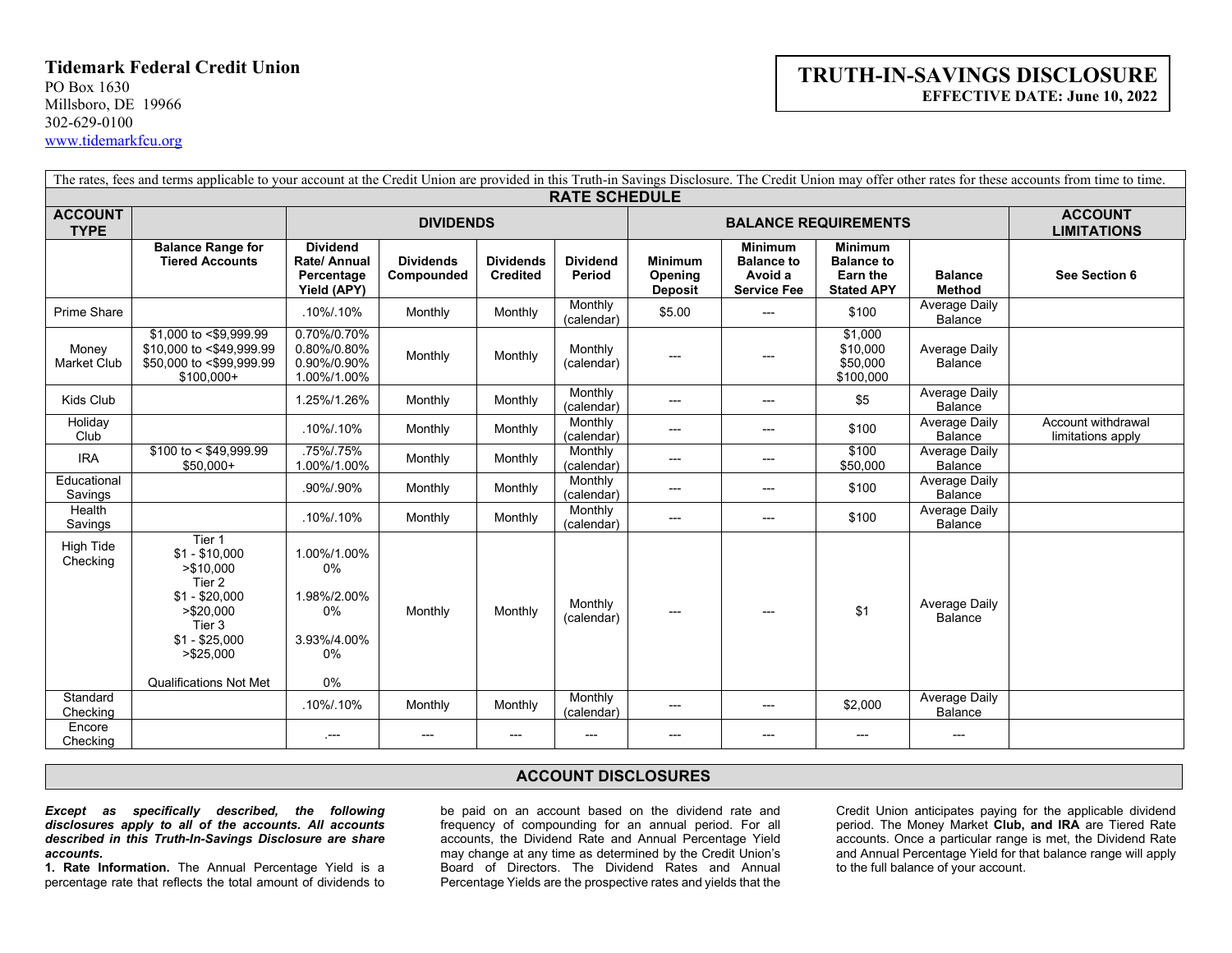The **High Tide Checking Account** is a Tiered Rate Rewards based account, the Dividend Rate and Annual Percentage Yield is applied to each balance range shown if you meet the account qualifications. In addition to dividends, you will receive cash back on signature-based debit and credit card purchases as follows: Tiers 1 and 2, 1%; Tier 3, 2%. You will also receive a refund of ATM transaction fees. Qualifications and restrictions follow:

Tier 1 requires a minimum of 10 posted signature-based debit or credit card purchases per month and use of online or mobile banking and eStatements; maximum dividend, cash back reward, and ATM refunds are limited to \$15 monthly. however, if dividends exceed \$15, you will continue to earn dividends on your account. Tier 2 requires a minimum of 15 posted signature-based debit or credit card purchases per month, \$5,000 or more in aggregate loan balances\*, and use of online or mobile banking and eStatements; maximum dividend, cash back reward, and ATM refunds are limited to \$40 monthly; however, if dividends exceed \$40, you will continue to earn dividends on your account. Tier 3 requires a minimum of 15 posted signature-based debit or credit card purchases per month, \$50,000 or more in aggregate loan balances\*, and use of online or mobile banking and eStatements; maximum dividend, cash back reward, and ATM refunds are limited to \$100 monthly; however, if dividends exceed \$100, you will continue to earn dividends on your account. If you do not meet the requirements of the account, you will not earn a dividend. \* In order for a mortgage loan to qualify, it must be an ARM held in Tidemark FCU's portfolio.

**2. Nature of Dividends.** Dividends are paid from current income and available earnings after required transfers to reserves at the end of the dividend period.

**3. Dividend Compounding and Crediting.** The compounding and crediting frequency of dividends and dividend period applicable to each account are stated in the Rate Schedule. The Dividend Period is the period of time at the end of which an account earns dividend credit. The Dividend Period begins on the first calendar day of the period and ends on the last calendar day of the period.

**4. Accrual of Dividends.** For all accounts, dividends will begin to accrue on noncash deposits (e.g., checks) on the business day you make the deposit to your account.

**5. Balance Information.** To open any account, you must deposit or already have on deposit the minimum required share(s) in a prime account. Some accounts may have additional minimum opening deposit requirements. The minimum balance requirements applicable to each account are stated in the Rate Schedule. For Prime Share, Money Market Club, Kids Club, Holiday Club, IRA, Educational Savings, Health Savings, and Standard Checking, there is a minimum Average Daily Balance required to earn the Annual Percentage Yield disclosed for the dividend period. If the minimum average daily balance is not met, you will not earn the Annual Percentage Yield stated in the Rate Schedule. For accounts using the Average Daily Balance method as stated on the Rate Schedule, dividends are calculated by applying a periodic rate to the Average Daily Balance in the account for the dividend period. The Average Daily Balance is calculated

by adding the balance in the account for each day of the period and dividing that figure by the number of days in the period.

**6. Account Limitations.** For Holiday Club accounts, the entire balance will be paid to you by check or transferred to another account of yours during the last week of October and your account will remain open. You may make one withdrawal during the club period from November through October. If you wish to make any additional withdrawals during the period, your account will be closed.

**7. Fees for Overdrawing Accounts.** Fees may be imposed on each check, draft, item, ATM transaction and one-time debit card transaction (if member has consented to overdraft protection plan for ATM and one-time debit card transactions), preauthorized automatic debit, telephone-initiated withdrawal or any other electronic withdrawal or transfer transaction that is drawn on an insufficient available account balance. The entire balance in your account may not be available for withdrawal, transfer or paying a check, draft or item. You may consult the Membership and Account Agreement and Funds Availability Policy for information regarding the availability of funds in your account. Fees for overdrawing your account may be imposed for each overdraft, regardless of whether we pay or return the draft, item or transaction. If we have approved an overdraft protection limit for your account, such fees may reduce your approved limit. Please refer to the Fee Schedule for current fee information.

For ATM and one-time debit card transactions, you must consent to the Credit Union's overdraft protection plan in order for the transaction amount to be covered under the plan. Without your consent, the Credit Union may not authorize and pay an overdraft resulting from these types of transactions. Services and fees for overdrafts are shown in the document the credit union uses to capture the member's opt-in choice for overdraft protection and the Schedule of Fees and Charges.

**8. Membership**. As a condition of membership, you must purchase and maintain the minimum required share(s) as set forth below.

| Par Value of One Share    | \$5.00 |
|---------------------------|--------|
| Number of Shares Required | 1      |

**9. Rates.** The rates provided in or with the Rate Schedule are accurate as of the effective date indicated on this Truth-in-Savings Disclosure. If you have any questions or require current rate information on your accounts, please call the Credit Union.